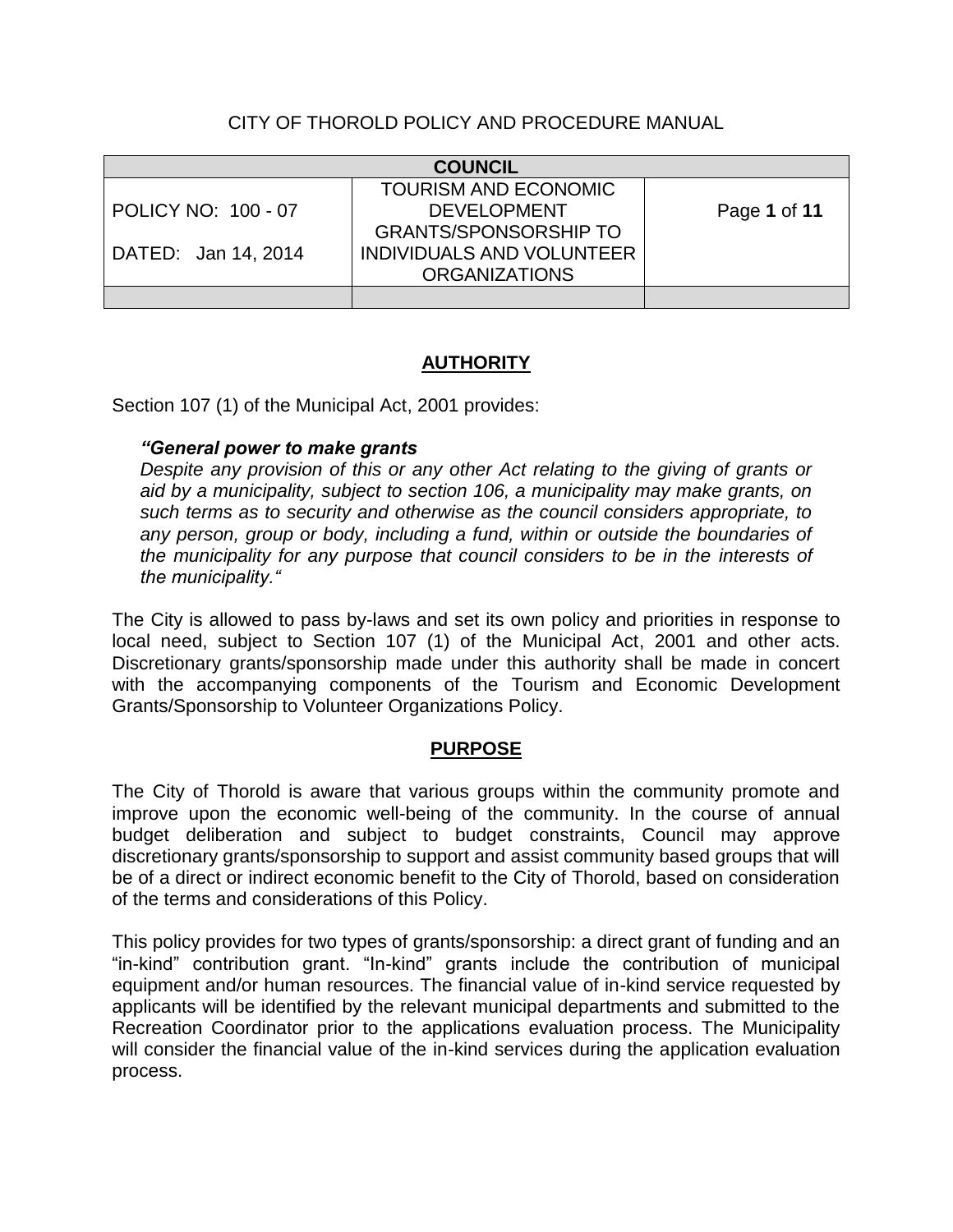# POLICY NO: 100 - 07 TOURISM AND ECONOMIC DEVELOPMENT GRANTS Page **2** of **11**

# **GOALS AND OBJECTIVES**

The goals of the tourism and economic development grant/sponsorship program are:

- To support tourism development and/or economic development based projects/events in Thorold to benefit residents and/or local business.
- To enhance and encourage partnerships with local non-profit organizations for projects or events that increase tourism development and/or economic development in the City of Thorold.
- To encourage and provide financial support to events that can be proven to have true potential for bringing increased non-resident / tourist spending into the City.
- To promote and enhance the profile of Thorold as a tourism/shopping/business destination through the external marketing and promotion of special events hosted within the City.
- To promote and assist in the development of self-sustaining tourism and economic development related special events in Thorold.
- To promote and ensure accountability of public funds contributed to events.
- To ensure that municipal contributions to events are made based upon reasonable and quantifiable facts and projections, and not upon assumptions or speculation.

# I. Eligibility Criteria

All groups seeking grants/sponsorship must:

# (i) *Location*

Be physically located with The Regional Municipality of Niagara and provide projects/special events of benefit specifically to the City of Thorold.

# (ii) *Legal Entity*

- Be a not-for-profit organization.
- Be incorporated and/or registered under the Canada Income Tax Act for the purpose of receiving charitable donations. (This criterion may be waived at Council's discretion only, depending on the groups and on the nature of the projects/special events offered being complementary to the philosophy and priorities of Council.)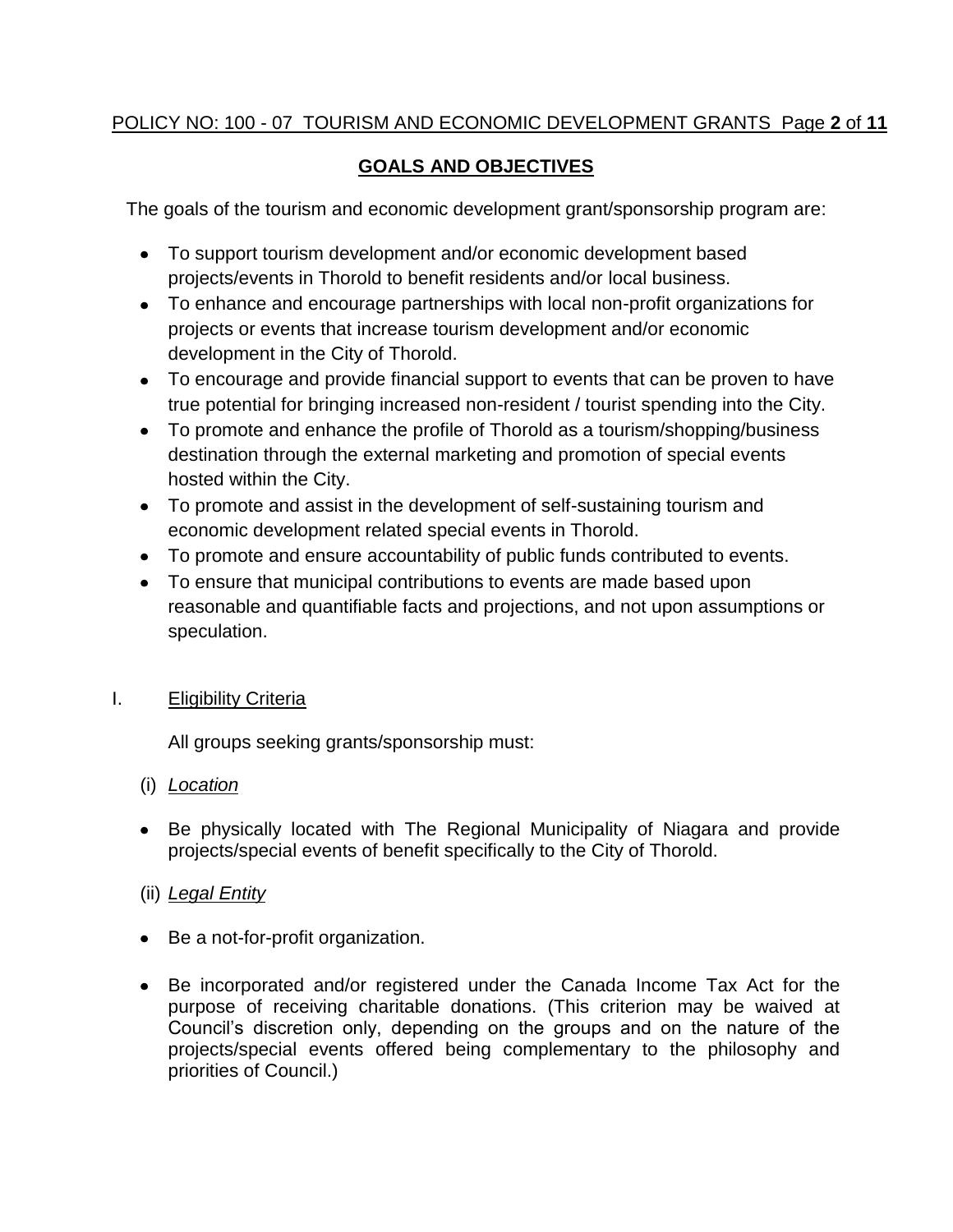## POLICY NO: 100 - 07 TOURISM AND ECONOMIC DEVELOPMENT GRANTS Page **3** of **11**

## (iii) *Organization*

Should have a formal administrative structure adequate in its numbers, be responsible for the overall management of the group's resources, be responsible for the administration of its funds and should preferably have a Board of Directors that would be representative of the community it serves.

## (iv)*Financial Feasibility*

- Provide audited financial statements for the previous fiscal year, and current year budget statements. Other pertinent financial information may be required by Council.
- It is important to present budgets and financial statements with revenues and expenditures grouped by each individual project/special event rendered by the applicant organization. This may be requested by Council, at its discretion.

## (v) *Inclusiveness*

- The applicant's proposed services should not exclude anyone by reason of race, religion or ethnic background.
- The tourism and economic development project/special event proposed by volunteer organizations should be separate and distinct from any other activities of the group.

# (vi)*Groups or Types of Support That Are Not Eligible for a Grant/Sponsorship*

The following are **not** eligible for funding:

- For-profit organizations.
- Recreational, arts and cultural services covered under the Municipality's "Grants to Volunteer Organizations Policy".
- Funding shortfalls resulting from projects/special events of any kind that were commenced without prior consultation with the City.
- The City will not consider funding cumulative deficits for any groups (i.e. discretionary grants and hence financial assistance should be based on budgeted revenues and expenditures in the year for which assistance is being requested).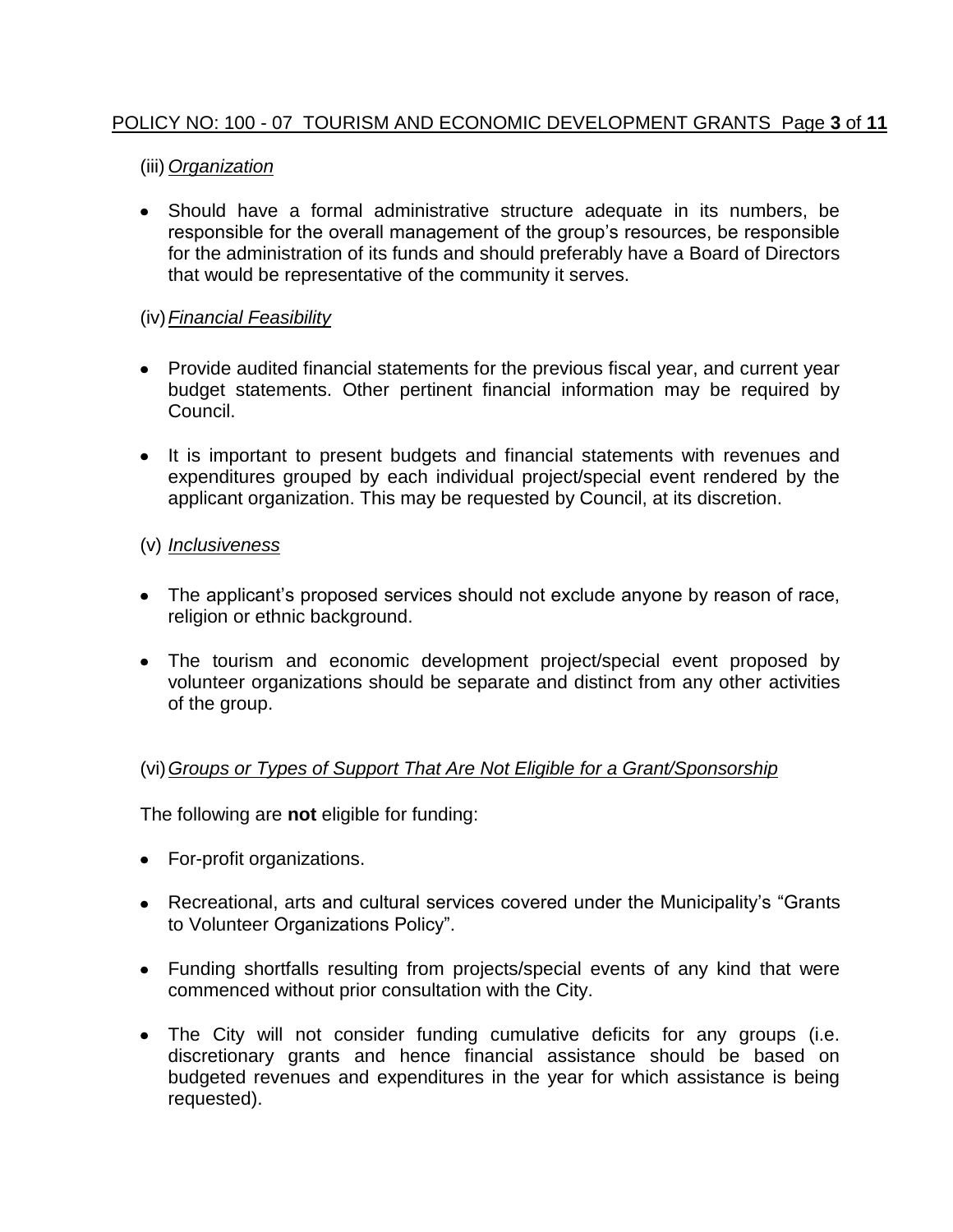## POLICY NO: 100 - 07 TOURISM AND ECONOMIC DEVELOPMENT GRANTS Page **4** of **11**

- Groups that have failed to comply with the reporting requirement from any previous municipal grant/sponsorship.
- Group's outstanding operating deficits.
- Applications for retroactive funding.
- Travel grants.
- Capital expenditures.

#### (vii) Other Provisions and Considerations

The following provisions and considerations must also be noted:

- Council shall reserve a portion of the total budget for the annual grant program for unforeseen requests for funding that may arise throughout the year.
- The City will not ordinarily fund in excess of 35% of the operating budget of any service, unless Council determines a higher percentage is warranted based on a review of individual circumstances. Council may reduce its level of funding over time to encourage groups to seek alternative sources of funding.
- All groups seeking grants/sponsorship must complete the appropriate application form in full. **Incomplete applications will not be considered.**
- The application form must be signed by a designated officer or official of the group.
- All groups seeking grants/sponsorship must submit their application, in full, to the Recreation Coordinator no later than the last Friday of the month of November of the previous year in which consideration for financial assistance is required. **Late applications will not be considered.**
- All groups seeking grants/sponsorship must demonstrate that they have and/or will be actively seeking other sources of financial support.
- All groups seeking grants/sponsorship must adhere to responsible fundraising practices as determined by Council.
- All groups seeking grants/sponsorship must disclose any accounts payable to the City of Thorold. Amounts up to the entire amount owed to the City will be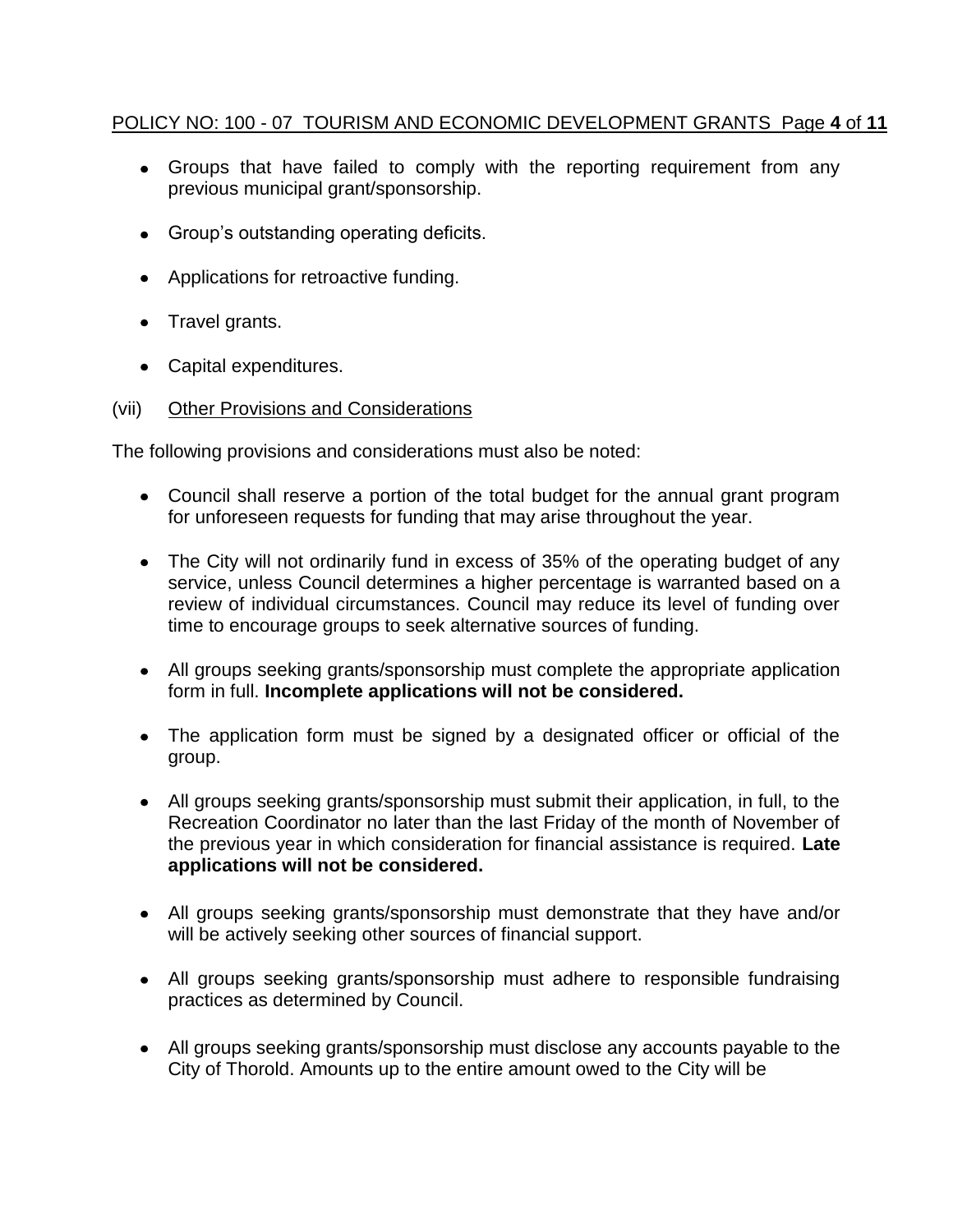## POLICY NO: 100 - 07 TOURISM AND ECONOMIC DEVELOPMENT GRANTS Page **5** of **11**

appropriated from any financial assistance granted in order to discharge its obligation to the City.

- All groups seeking grants/sponsorship acting in the capacity of funding organizations will not be deemed to be a distinct entity, and will be considered together for the purposes of funding.
- Granting of assistance in any one year by Council is not to be regarded as a commitment of the City of Thorold to continue such financial assistance in future years.
- The provision of grants/sponsorship will be made annually as funds are available and within budgetary limits and priorities as determined by Council.
- Council is not obligated to allocate funds to any group.
- No financial donations or grants/sponsorship will be considered unless specifically authorized by this Policy.
- In making grants/sponsorship the Municipality may impose such conditions as it deems fit.
- Any un-claimed funds remaining for groups shall be carried forward for six months, at which point the funds will become part of the general Tourism and Economic Development Grant Allotment.
- Any groups that generate surplus revenue through the service for which they sought a grant/sponsorship **must** re-pay the Municipality the total amount of the surplus up to the total amount of the grant.
- Groups successful in obtaining a grant/sponsorship must acknowledge the City's financial contribution in any and all advertising related to the project/event; at a minimum, the group must include the City's logo.

## II. Assessment Criteria

A committee of staff, through the General Committee will use the following assessment criteria in evaluating the discretionary grant/sponsorship applications.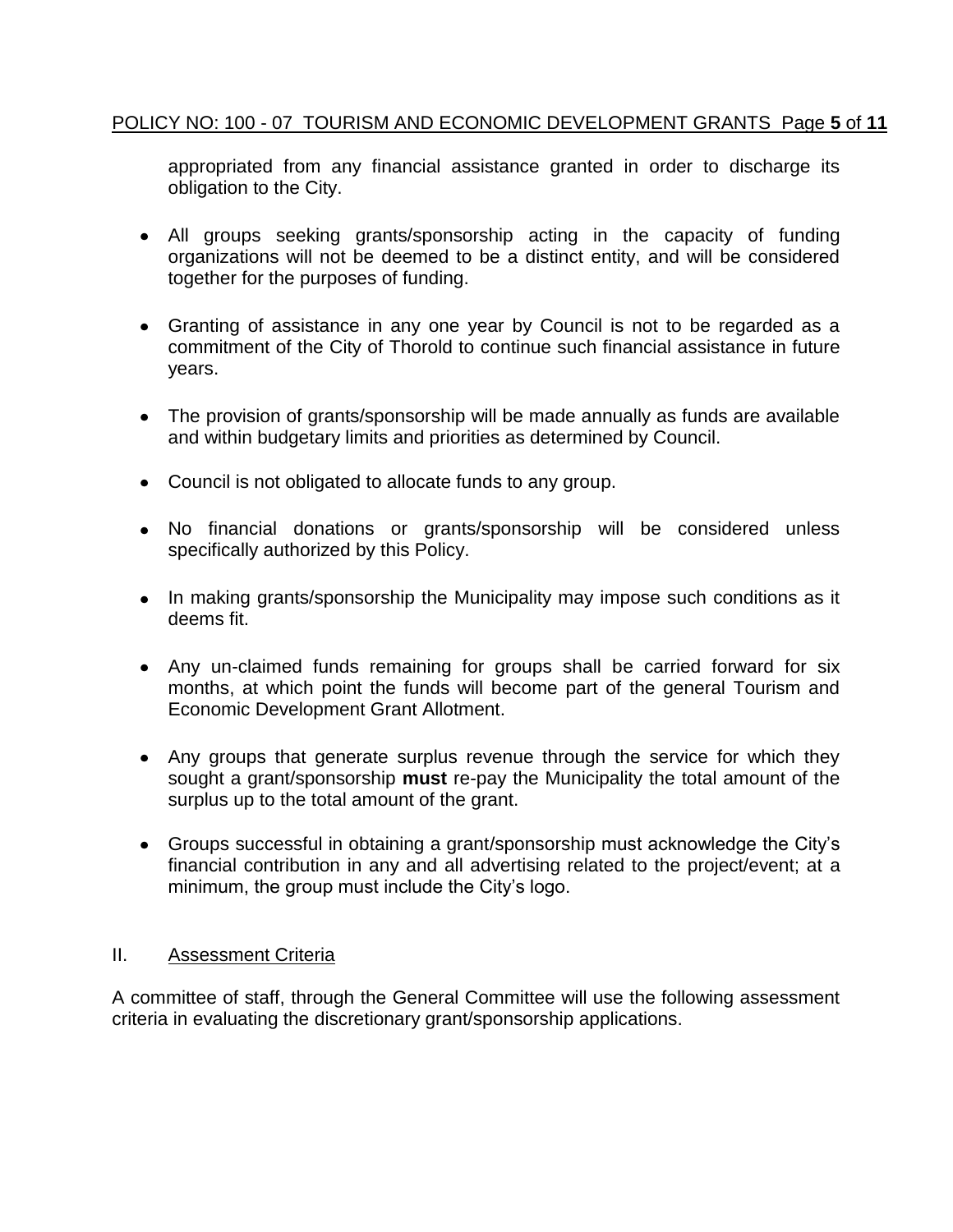## POLICY NO: 100 - 07 TOURISM AND ECONOMIC DEVELOPMENT GRANTS Page **6** of **11**

A scoring system will be applied to each evaluation criteria. The scoring system is a ranking from "0 to 5", where "0" is the lowest score (does not meet the criterion at all) and "5" is the highest score (meets the criterion fully). The scores for the criteria will be totaled and priority will be given to those applicants with the highest scores.

## (i) Community Benefit

- The benefit to residents.
- The benefit to local businesses.
- The ability to draw visitors to the community.
- The service is complementary to Council's policies, positions, and priorities.

#### (ii) Accountability

- The group must have a governing body or Board of Directors with an identifiable organizational structure and signing authorities.
- The group must have an identifiable and accountable system of financial controls and decision making authority.
- (iii) Duplication
	- Preference will be given to projects/special events that are not adequately provided for by other funding services.
	- The project/special event must not duplicate or unnecessarily overlap the projects/special events provided by other existing groups in the City. Where duplication exists, the applicant must demonstrate linkages with those existing groups in the City in order to provide continuity of project/special event and reduce duplication.
	- The project/special event must not be one, which by its nature, could be adequately performed by the private sector, City departments, or by Regional, Provincial or Federal governments.
- (iv) Goals and Objectives of the Service
	- The applicant must have a clearly defined set of goals and objectives for the project/special event for which City funding is being sought.
	- The applicant identifies the "outcomes" or the impact of the project/special event to residents and/or local business.
	- The application should specify how these goals and objectives will be achieved.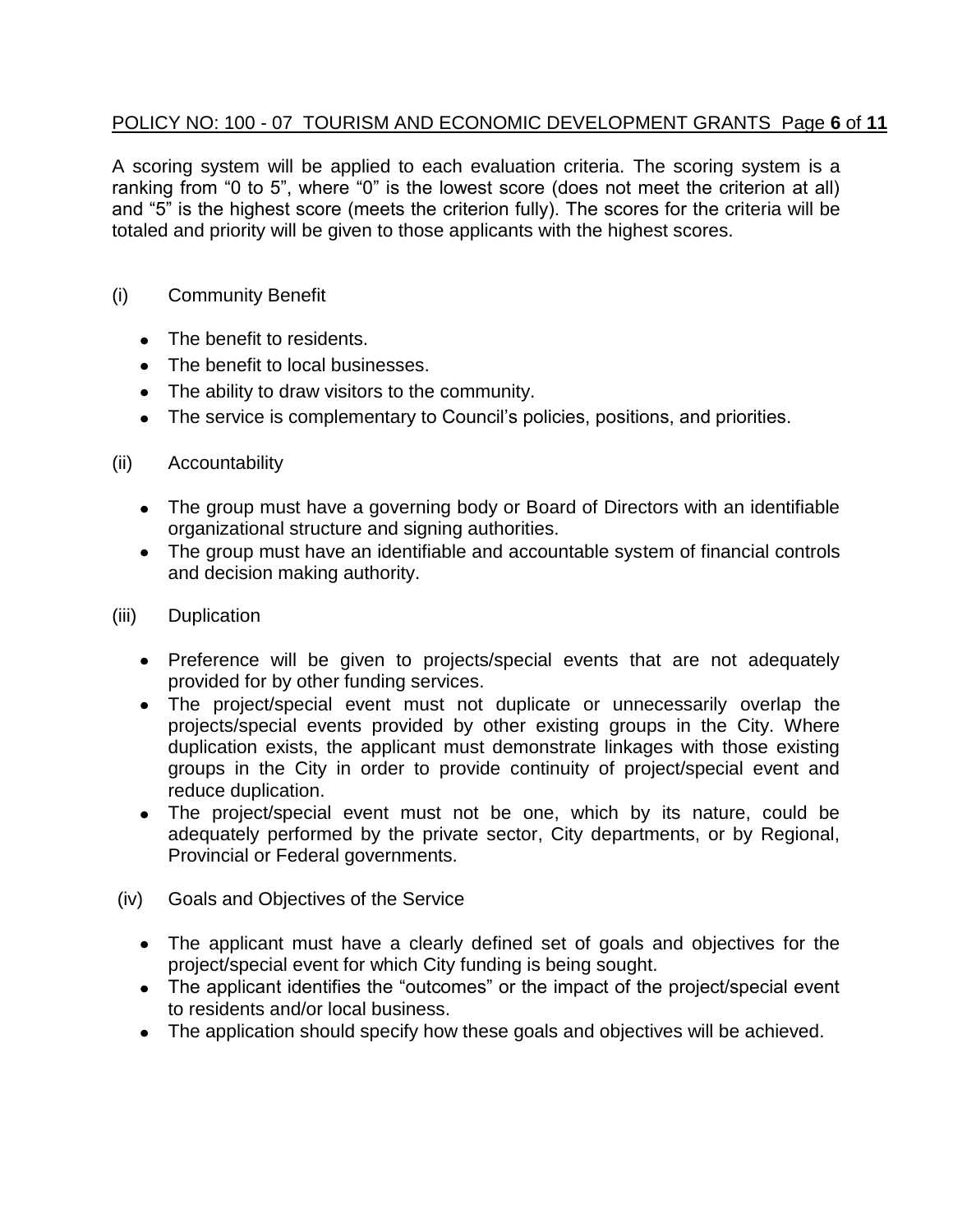# POLICY NO: 100 - 07 TOURISM AND ECONOMIC DEVELOPMENT GRANTS Page **7** of **11**

- The applicant identifies and describes the mechanism in place to measure how actual results of the project/special event compare to the goals and objectives as stated in the application.
- (v) Financial Viability
	- The applicant has provided evidence of a clear mandate.
	- The applicant has a solid leadership structure and consistent management in a professional competent manner.
	- The applicant has a solid infrastructure including staff and volunteers.
	- The applicant has demonstrated, through audited financial statements and budgets, financial stability and accountability.
	- The applicant has reasonable financial goals.
	- The feasibility of the project/event.
	- Provide a marketing plan and either an event budget or business plan.
	- Identify the expected impact of the proposed project/event to residents and/or local businesses and/or the expected increase in visitors to the event.
- (vi) Demonstrated Need
	- The applicant has demonstrated the need for financial assistance from the City.

## III. The Grant/Sponsorship Process

The following describes the steps involved in the grant/sponsorship process.

- (i) Council establishes funding for "Tourism and Economic Development Grants/Sponsorship to Volunteer Organizations" during budget deliberations.
- (ii) Notice shall be provided to the community of the availability of the current applicable year's grant program. Notice of the grant/sponsorship program, the associated policy and application forms shall be provided on the City's website and in local media. The Municipality will **not** distribute notices directly to groups.
- (iii) The Policy and application forms will be provided on the City's website in a format to allow for downloading. Groups will be given a minimum of 30 days to complete and submit the application forms to the Recreation Coordinator. The deadline for submissions will be the last Friday in the month of November.
- (iv) The completed application forms will be reviewed by a committee of staff, which shall prepare a recommended allocation of the budgeted amount. Should the total allocation be less than the budgeted amount at the end of the year, the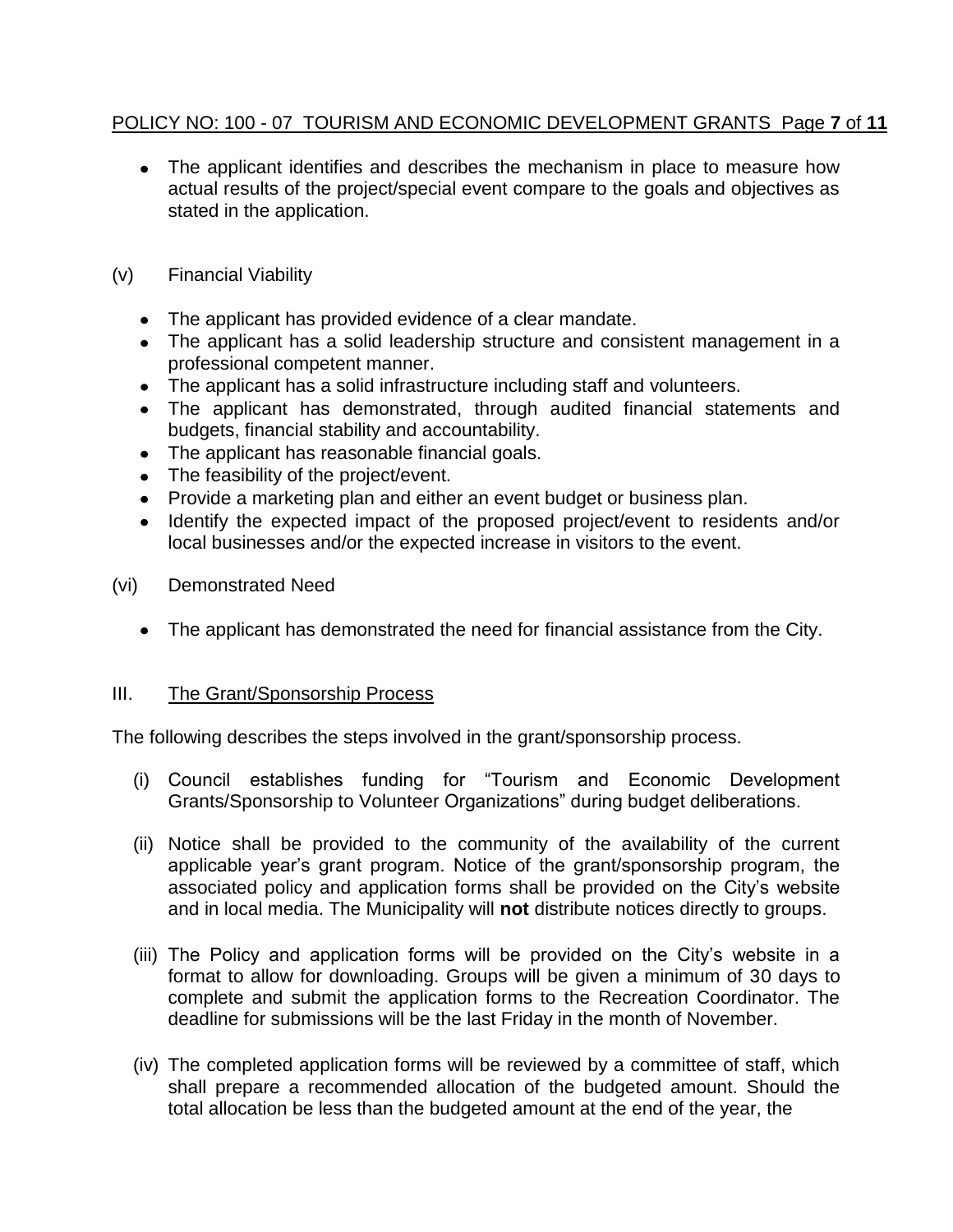## POLICY NO: 100 - 07 TOURISM AND ECONOMIC DEVELOPMENT GRANTS Page **8** of **11**

surplus shall be carried forward to the following year's budget for the "Tourism and Economic Development Grants/Sponsorship to Volunteer Organizations".

- (v) A report outlining the recommendations of the committee of staff shall be forwarded to the General Committee for consideration and approval of Council.
- (vi) A letter of notification will be distributed by mail by the City's Recreation Coordinator to each applicant as to the result of their application.
- (vii) The decision of Council is final, with no appeals considered.
- (viii)Groups will receive their grant/sponsorship in accordance with the disbursement schedule noted below.
- (ix) Successful grant/sponsorship applicants who receive a grant amount greater than \$500 will prepare and submit a Final Report to the City within 30 days of the completion of the delivery of their service. Groups will **not** be considered for potential future municipal grants/sponsorship through this program unless they complete the Final Report to the satisfaction of Council.

#### IV. Community Grants/Sponsorship Staff Committee

The Community Grants/Sponsorship Staff Committee is comprised of four municipal staff representatives; the Chief Administrative Officer, the Director of Finance, the Operations Director and the Recreation Coordinator. The staff committee:

- Reviews the grant/sponsorship applications to ensure their requests meet the criteria of the policy.
- Identifies any errors or omissions in the applications and requests clarification from staff.
- Evaluates the applications using the criteria contained in this policy.
- Determines the amount of funding allocated to each successful application.
- Forwards their recommendations to the General Committee for consideration and approval of Council.

## V. Disbursement of Approved Discretionary Grants/Sponsorship

An official signing officer, on behalf of the organization, must acknowledge responsibility for discretionary grants/sponsorship approved by Council, by returning the completed form, Appendix 1- Acknowledgement of Responsibility for Tourism and Economic Development Grants to Individuals and Voluntary Organizations (page 11). Approved discretionary grants/sponsorship will not be disbursed until this form has been completed and returned to the Treasurer.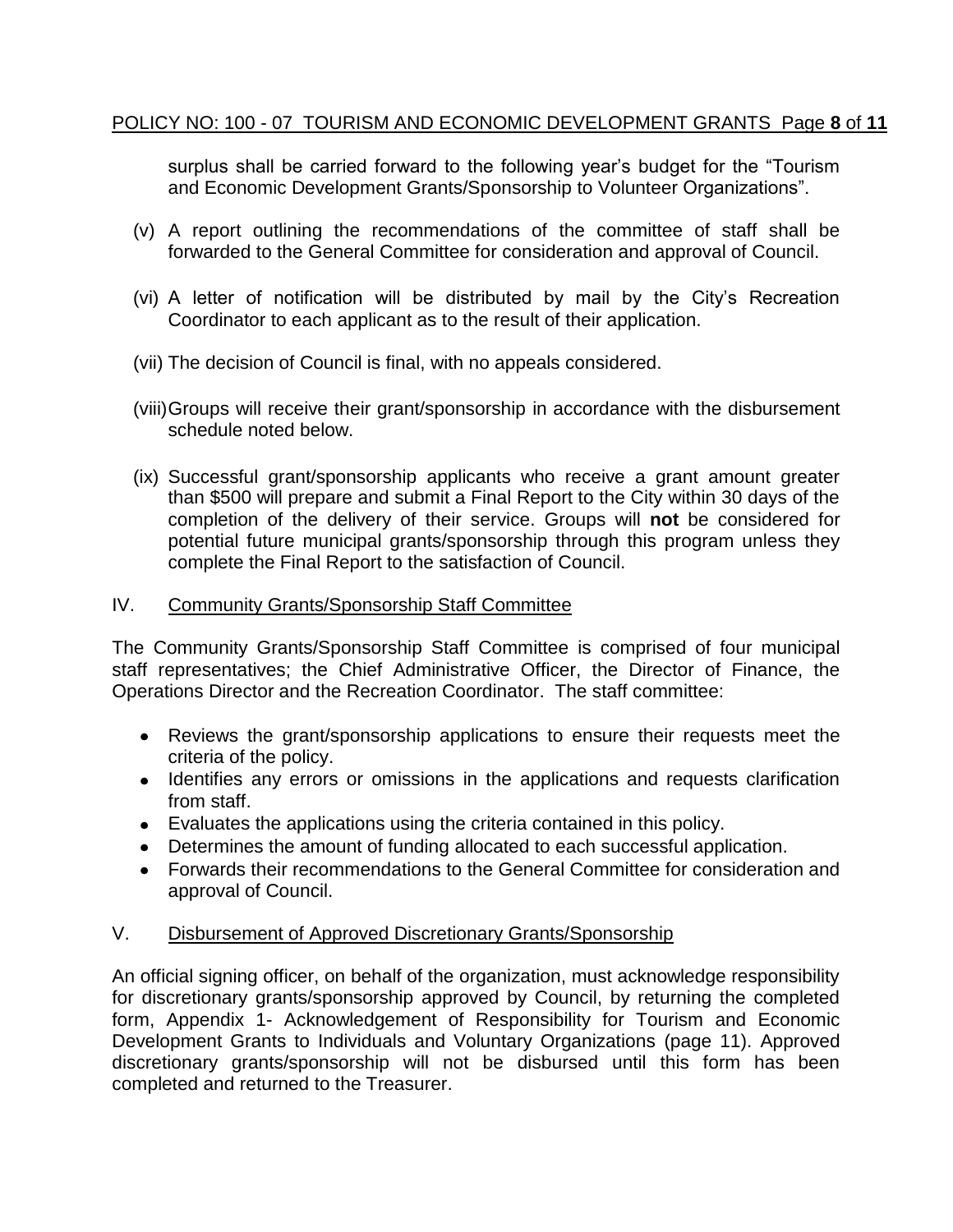## POLICY NO: 100 - 07 TOURISM AND ECONOMIC DEVELOPMENT GRANTS Page **9** of **11**

If the approved grants/sponsorship are:

- 1. Less than or equal to \$500, 100% of the grant/sponsorship is payable no later than two weeks after Council approval of the grant/sponsorship allotments.
- 2. Greater than \$500, 50% is payable no later than two weeks after Council approval of the grant/sponsorship allotments; and 50% payable by the first week in September, or completion of the project/special event, and **only upon receipt of the written Final Report from the organization**.

#### VI. Accountability

Applicants awarded a grant/sponsorship will be held accountable for the expenditure of the funds in accordance with their stated plans. Eligibility for grants/sponsorship in future years will be reviewed based upon the past demonstrated fiscal responsibility of the applicant.

Funds granted under this policy are not transferable between projects/special events or groups and must be used for the specific purposes as stated in their application.

Successful applicants must provide a Final Report upon completion of their City funded service regarding the outcome of their project/special event. The submission of this information is required **before** the second half of the grant/sponsorship will be paid out, and before the group will be considered for any further grants/sponsorship in the future. It should be noted that any un-claimed funds remaining for Community Groups shall be carried forward for six months only, at which point the funds will become part of the general Tourism and Economic Development Grants/Sponsorship allotment.

## VII. Grant/Sponsorship Policy Administration Considerations

This policy will be reviewed at the direction of Council and/or the Community Grants General Committee.

It is recognized that all previous policies specifically related to discretionary grants/sponsorship, previously adopted by Council that are inconsistent with this policy, be rescinded.

#### VIII. Ethical Guidelines

The Municipality adheres to the following ethical guidelines: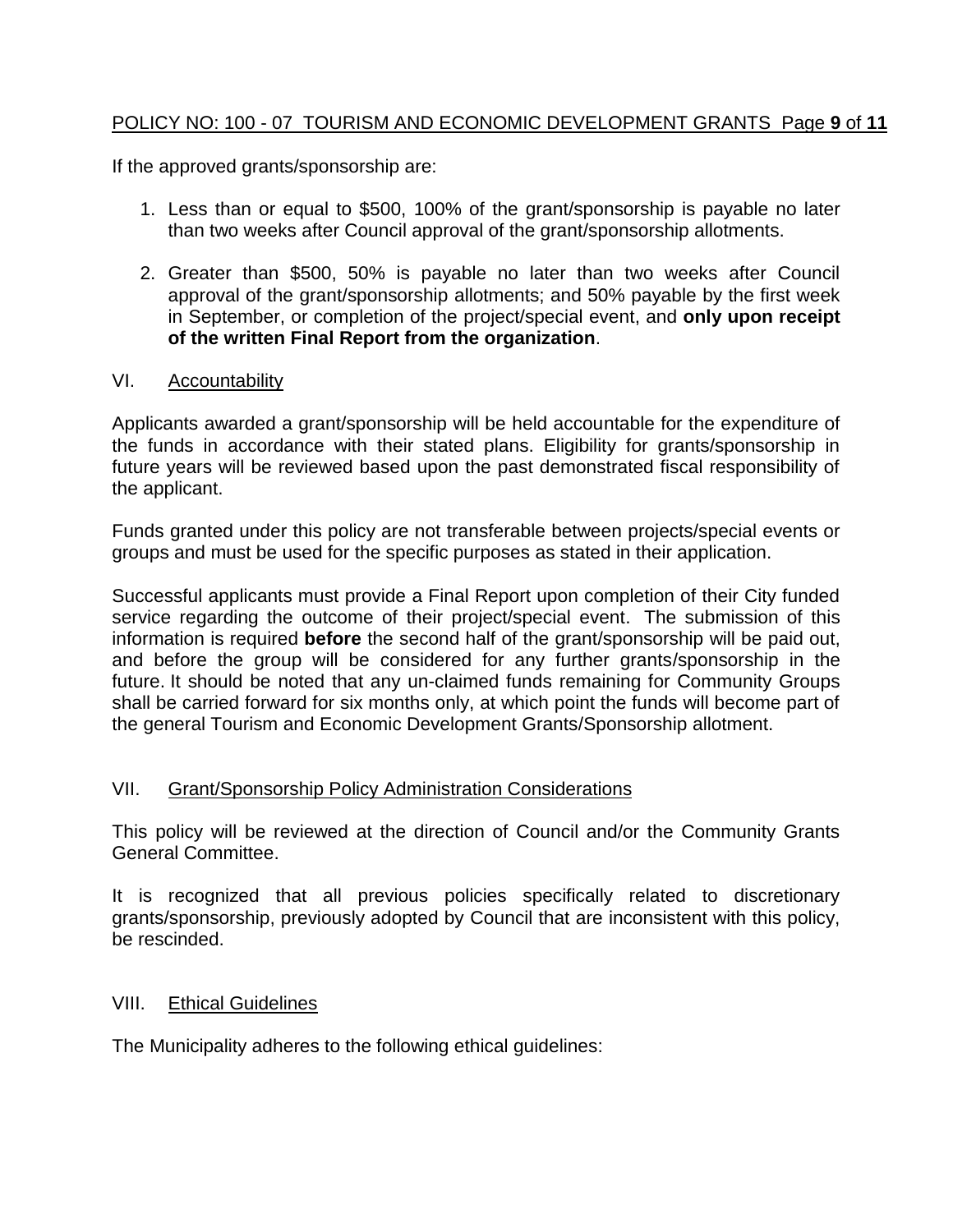# POLICY NO: 100 - 07 TOURISM AND ECONOMIC DEVELOPMENT GRANTS Page **10** of **11**

# (i) *Conflict of Interest*

All municipal staff and members of Council who participate in the City of Thorold municipal grant/sponsorship program are expected to abstain from debate or voting when personal or professional involvement or association could result in a conflict of interest.

## (ii) *Lobbying*

The Mayor, staff of the Mayor's Office, the Chief Administrative Officer (CAO), Councillors, and other relevant municipal staff follow ethical guidelines with regard to lobbying by community groups. Requests, application forms, and correspondence sent to these parties is forwarded to the Recreation Coordinator. There is no interference in the review process. Staff and elected representatives are expected to abide by the conflict of interest guidelines and follow approved procedures.

## (iii) *Gifts, Samples and Sponsorship*

All municipal staff and members of Council who participate in the City of Thorold municipal grant/sponsorship program do not accept gifts from applicants (e.g. free tickets to performances or events).

## *(iv) Municipal Freedom of Information and Protection of Privacy Act (MFIPPA)*

The Municipal Freedom of Information and Protection of Privacy Act (MFIPPA) contains provisions to protect the privacy of individual citizens. The intent of the legislation is to control the collection, use and disclosure of personal information. Where a grant application includes personal information such material shall not be available to other parties without the written consent of the party named therein. Applicants and the general public have the right to request any record in the custody or control of the City of Thorold. Requests for information under this act must be directed to the MFIPPA Coordinator in City Clerk's Department.